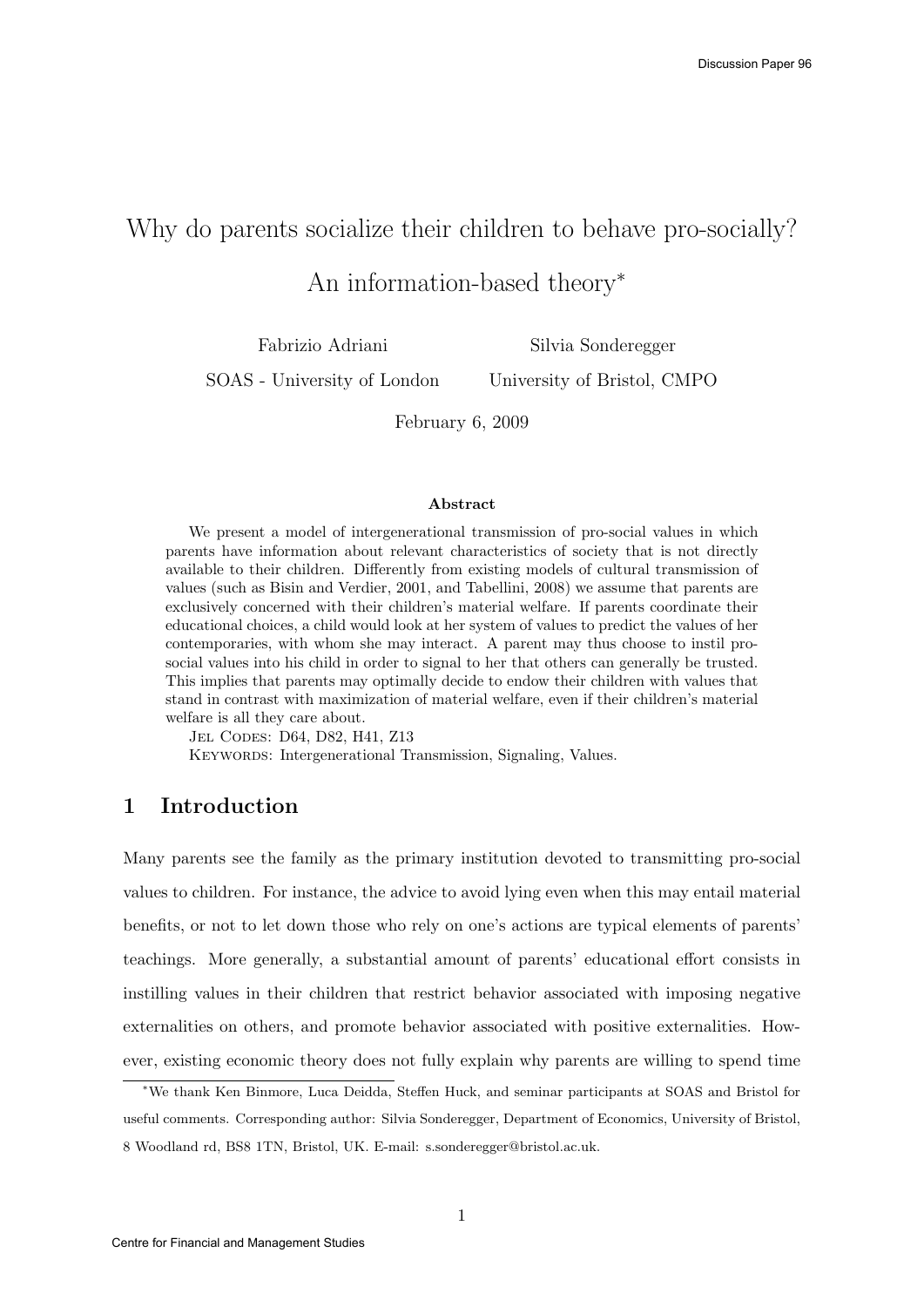and other resources to endow their children with values that, while benefiting other individuals, appear to be in conflict with maximization of their children's material welfare.<sup>1</sup> In our opinion, the recent interest of economists in the evolution of values within society<sup>2</sup> has moved this problem up in the agenda. A recent example is Tabellini (2008) who applies the "imperfect empathy" model of Bisin and Verdier (2001) (henceforth TBV) to the intergenerational transmission of values.

In this paper, we borrow from the TBV framework the idea that parents are able to manipulate the preferences of their children.<sup>3</sup> However, the crucial assumption of our model is that parents have information about relevant characteristics of society that is not directly available to their children. If parents coordinate their educational efforts, a child would look at her own set of values to predict the values that will prevail among her contemporaries. Hence, children use introspection to assess whether it is optimal to trust other individuals in society. A parent may thus choose to instil pro-social values into his child in order to signal that others can generally be trusted.

While we see the model as an extreme simplification of reality, we find the analysis useful in several respects. First, it builds on recent experimental evidence on the use of introspection to predict the behavior of others.<sup>4</sup> Glaeser et al.  $(2000)$  find that reported trusting attitudes are a better predictor of an individual's trustworthiness than of his/her actual trusting behavior. Sapienza et al. (2007) rationalize this finding by arguing that trust has a belief-based and a preference-based component. Subjects' beliefs about their opponent's behavior are usually formed by extrapolating from their own behavior. In line with these results, our model predicts that trustworthy children (i.e. children with pro-social

<sup>&</sup>lt;sup>1</sup>Throughout the paper we abstract from issues of reputation. While these are clearly important, experimental evidence suggests that individuals do not act opportunistically even when interactions are one shot and anonymous (see for instance Dawes and Thaler 1988 for an early survey). Moreover, as shown by Andreoni (1995), this behavior is not simply the outcome of errors or confusion, but is rather connected with some inbuilt trait ("kindness"). Of course, it is still possible that for some reason parents are unable to impart contingent advice like "do not let down people with whom you may interact in the future" and therefore have to stick to general principles/values. We find this possibility worth of further investigation.

 $2$ See Bisin and Verdier (2008) for a review of recent works.

<sup>&</sup>lt;sup>3</sup>While parents' educational effort in this direction is difficult to measure, the family environment seems to be important in shaping preferences. Recent evidence suggests that parents' generosity (Wilhem et al. 2008) and attitudes towards risk and trust (Dohmen et al. 2008) determine their children's generosity and attitudes, respectively.

<sup>4</sup>Psychologists have long recognized the importance of introspection for predicting the actions of others, even to the point of generating a "false consensus effect" (see for instance the seminal paper by Ross et al. 1977). Mitchell at al. (2006) provide brainscan evidence that people use introspection to make inferences about others who they perceive as "similar" to themselves.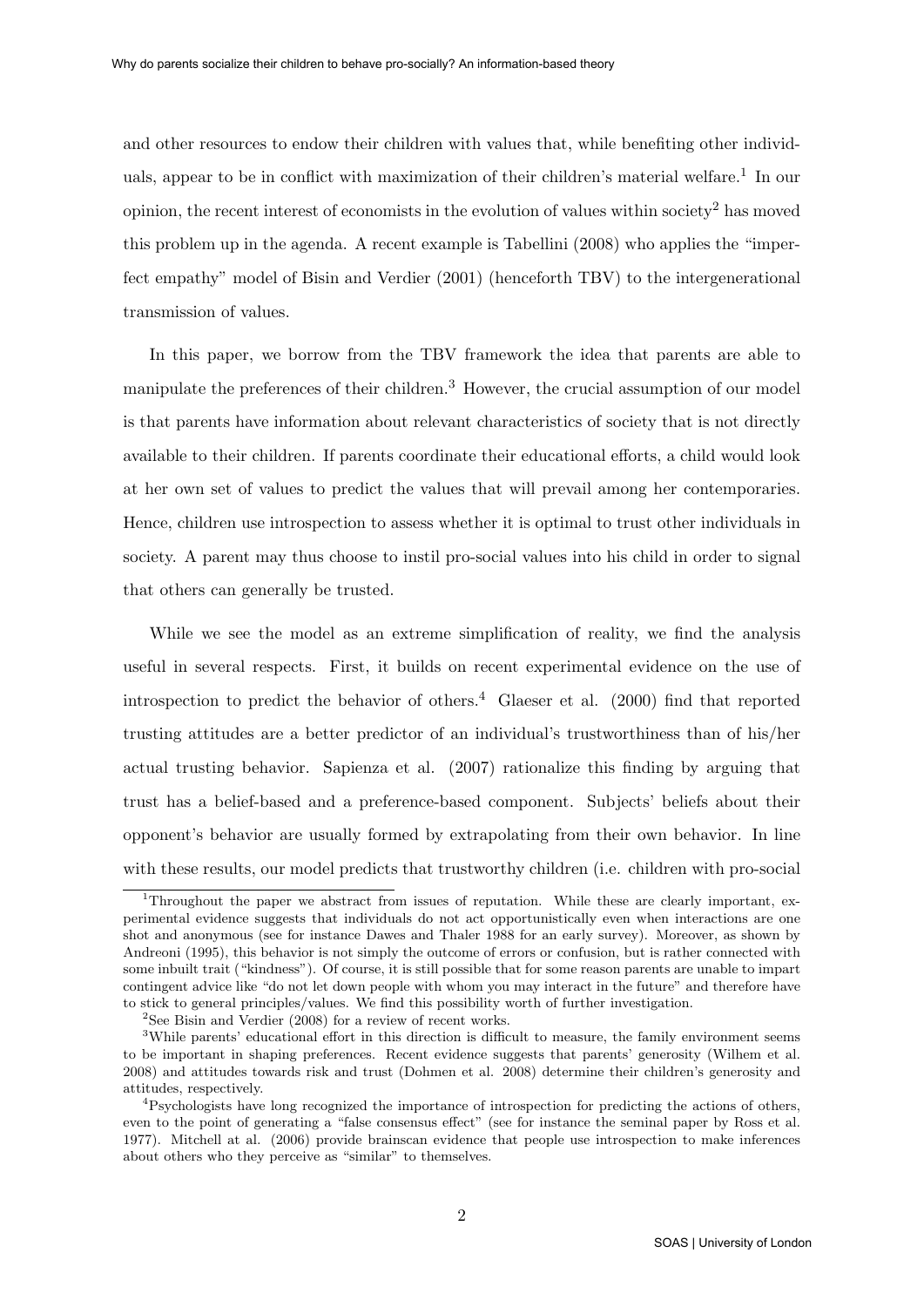Discussion Paper 96

values) exhibit more trust than opportunistic children (in fact, as will become clear later, this is an essential ingredient of our results).

A second implication of our analysis is that, since introspection is only valuable if parents coordinate their educational efforts, an incentive to transmit pro-social values can only arise when other parents are generally expected to do so. Hence, consistent with casual observation, our model predicts that parental educational choices are characterized by complementarities. A parent's decision on how to educate his child is affected by the (expected) educational choices of other parents, so that "good behavior breeds good behavior". Importantly, however, these complementarities are not built in the parent's utility function, but emerge endogenously as a result of signaling from parents to children.<sup>5</sup>

Third, recent evidence (Alesina and La Ferrara 2000 and 2002, Uslaner and Brown 2005) suggests that both trust and pro-social behavior are less likely to emerge in heterogeneous societies. Our analysis provides a rationale for why this may be the case. In an extension to the basic model, we show that, if heterogeneity is sufficiently large, the unique equilibrium is one where parents avoid spending resources to endow their children with pro-social values. Importantly, however, this result does not emerge from some exogenously-imposed dislike of people who are "different" from oneself. Instead, it emerges from an information-based argument, suggesting that what really matters here are informational differences rather than differences along other dimensions.

Our analysis is a first step towards the development of a theory of why parents endow their children with pro-social values that appear to be in conflict with the maximization of their children's material welfare. Such a theory should ideally complement the TBV approach. The TBV framework is useful to analyze the evolution of values, but does not explain where the fundamental economic benefit of having these values lies. The problem is in large part bypassed through the assumption that parents have some measure of children's utility – rather than material welfare – in their objective function. The utility measure typically reflects material welfare but also psychological costs or benefits not directly associated with economic costs or benefits. These psychological benefits can be evaluated either with the parent's preferences (imperfect empathy) or with the child's own preferences (full altruism).

 $5$ Complementarities also emerge in the model by Tabellini (2007), although in that paper they are imposed exogenously.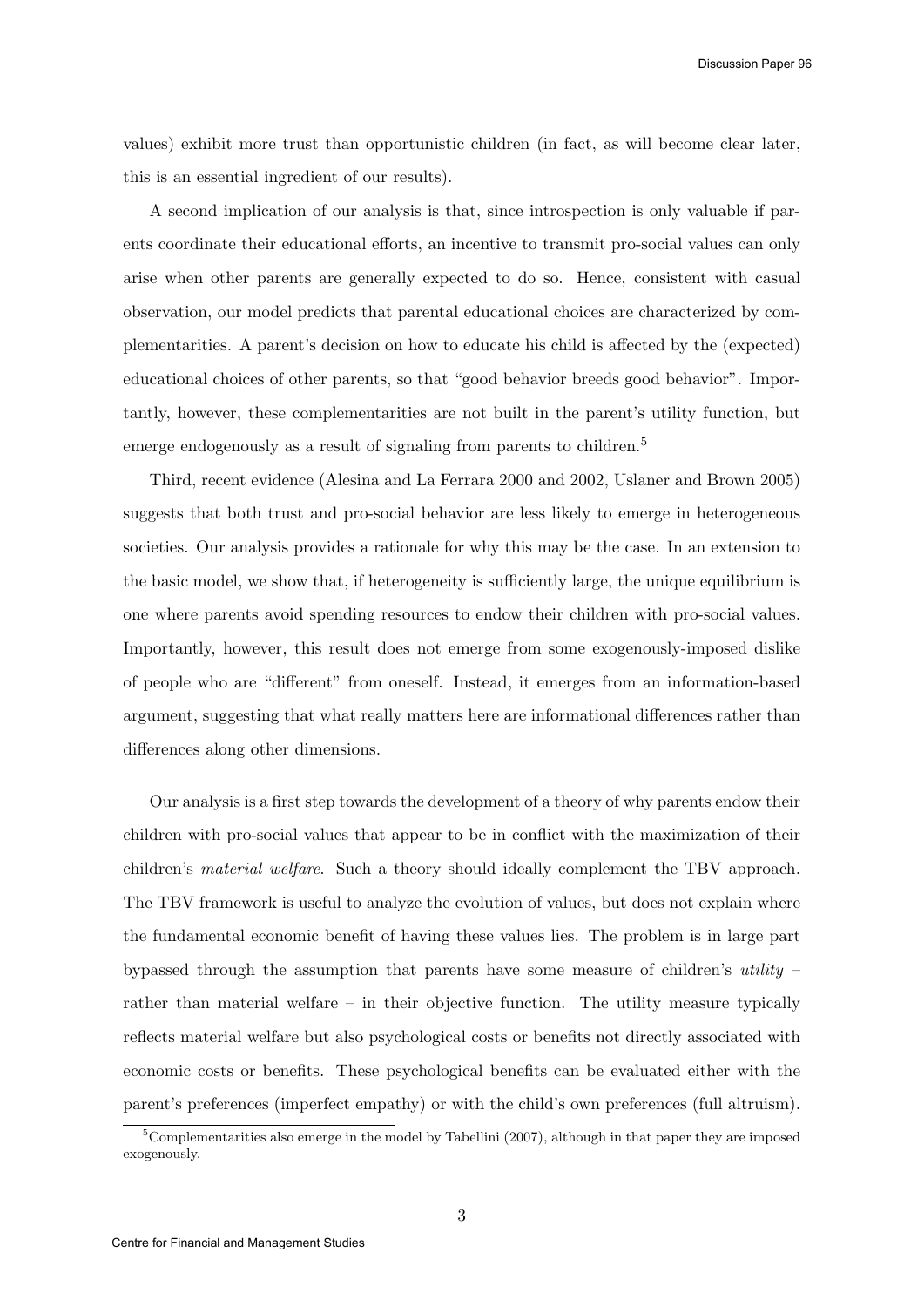Under these assumptions, TBV show that parents may find it optimal to socialize their children to a trait that does not maximize the children's material welfare. While we do not find these assumptions implausible, it is clear that, taken out of its specific context, this approach risks becoming tautological. For instance, a parent may instil self-destructive values into his child because they induce the self-destructive behavior that maximizes the child's utility as measured by a parent (or a child) with self-destructive values.<sup>6</sup> By contrast, we show that parents may want to endow their children with values that are apparently in conflict with maximization of material welfare even when they are only interested in their children's material welfare.<sup>7</sup> While these values reduce the benefit to the child of behaving opportunistically, they may encourage the child to trust others. When others are trustworthy, trusting yields economic benefits. This result is important, since it provides a robust rationale for why pro-social behavior may persist even in the long-run.<sup>8</sup>

The paper contributes to the growing body of literature trying to model apparently suboptimal behavior with information imperfections and belief manipulation (see for instance Anderlini et al. 2007, Bénabou, and Tirole, 2003 and 2007, Bénabou, 2008, Guiso et al. 2008 for recent contributions to this literature, and Glaser and Konrad 1996 for an early contribution). A strand of this literature focuses on the problem of self-signaling in games of imperfect recall (Mullainathan 2002, Bénabou and Tirole, 2004). Clearly enough, the case of an altruistic parent whose actions convey information to an imperfectly informed child is not very different from a problem of self-signaling. Among models of self-signaling, the intuition for our result echoes the analysis of the prisoners' dilemma in Bernheim and Thomadsen (2005). Differently from most models of self-signaling, however, our results do not rely on anticipatory feelings.

 ${}^{6}$ Corneo and Jeanne (2006 and 2007) side-step this potential issue by assuming that parents transmit a value system, rather than a preference trait to their children. This allows them to keep preferences fixed throughout their analysis.

<sup>7</sup>Our approach thus shares similarities with Frank (1987), who shows that it may be in a person's (material) interest to have a utility function that predisposes him to behave in a trustworthy manner, even when he is certain that, if he cheated, he would not be caught. In contrast with this work, however, here we explicitly analyze optimal parental behavior. As will become clear below, the rationale for our result is therefore quite different. In particular, it does not rely on the existence of an exogenous signal conveying information about an agent's type to potential trading partners.

<sup>&</sup>lt;sup>8</sup>Bisin, Topa, and Verdier (2004) show that, while cooperative agents tend to be wiped out by natural selection, they generally survive under a cultural selection mechanism. However, "[this] selection criterion is not based on objective (or purely material) payoffs but on payoffs as perceived by cultural parents according to their own preferences and values" (p. 481). By contrast, our result implies that there exist equilibria in which socializing children to pro-social values is actually optimal from a material viewpoint.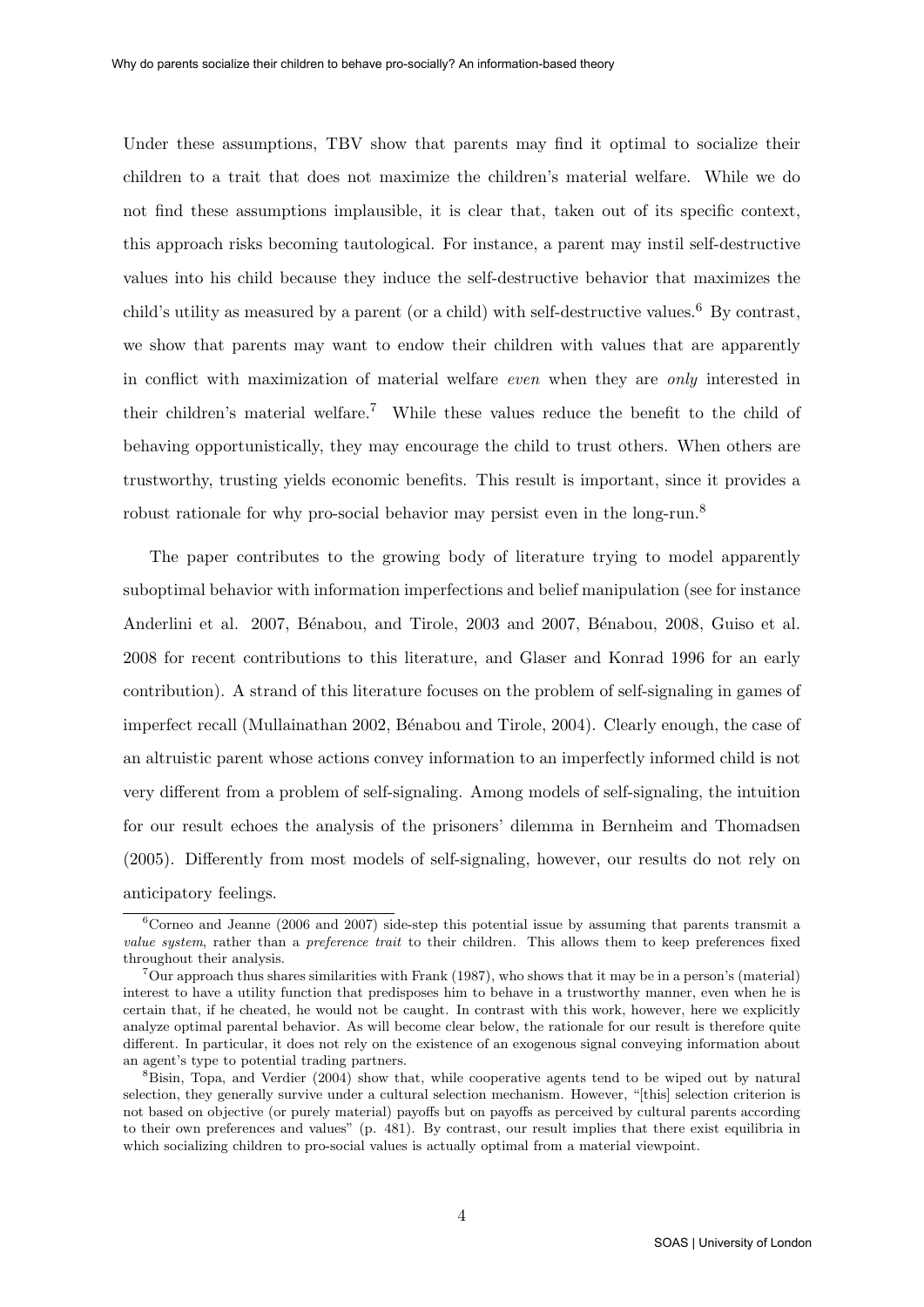The paper is organized as follows. Section two outlines the model. Section three presents the main result. Section four discusses the case of an heterogenous society. Section five concludes.

### 2 The Basic Model

There is a continuum of Parent  $(P)$  - Child  $(C)$  pairs and two periods. In the first period, parents simultaneously choose how to educate their children. We model the outcome of the parent's educational choices as a type  $\tau$  for the child. There are two possible types of children, trustworthy  $\tau = T$  and opportunistic  $\tau = O$ .<sup>9</sup> In the second period, children (now grown-up) observe their type and engage in economic activity.

#### The Child's Problem

For simplicity, we model economic activity as a "trust game" in which an agent (trustor) chooses whether to trust or not another agent (trustee) who, if trusted, can choose whether to honor or betray the trust given. We assume that each child is randomly and anonymously matched with two contemporaries, and performs the role of trustee in one match and the role of trustor in the other. All children are simultaneously matched. In the first stage of the game, each child chooses whether to trust or not to trust the stranger with whom she has been matched. This can be seen as the child's decision to enter a partnership, to entrust a financial intermediary with her saving, to hire an employee, etc. In the second stage, each individual who has been trusted chooses whether to honor or to betray the trust received. Notice that the timing of the game is designed to assume away all issues of reputation. Material payoffs are as follows. If the trustor chooses to trust and the trustee chooses to honor, both obtain a payoff of  $\theta > 0$ . If the trustor trusts and the trustee betrays, the trustor obtains  $-\delta$ ,  $\delta > 0$ , and the trustee obtains  $\beta > \theta$ . If the trustor chooses not to trust, then both obtain 0. Notice that, from a material viewpoint, it is always optimal to betray when trusted. As a result, if only material payoffs matter, it is always optimal not to trust. However, we assume that trustworthy individuals also have a psychological cost of betraying.

<sup>&</sup>lt;sup>9</sup>In principle, parents may also be of type T or O. However, we assume that parents only wish to maximize their children's material welfare, and have no direct preferences over their children's type. As a result, a parent's own type has no influence on his educational choice. This allows us to focus on our main point, namely that parents may optimally decide to instill pro-social values in their children, even if all they care about is maximize their children's material welfare.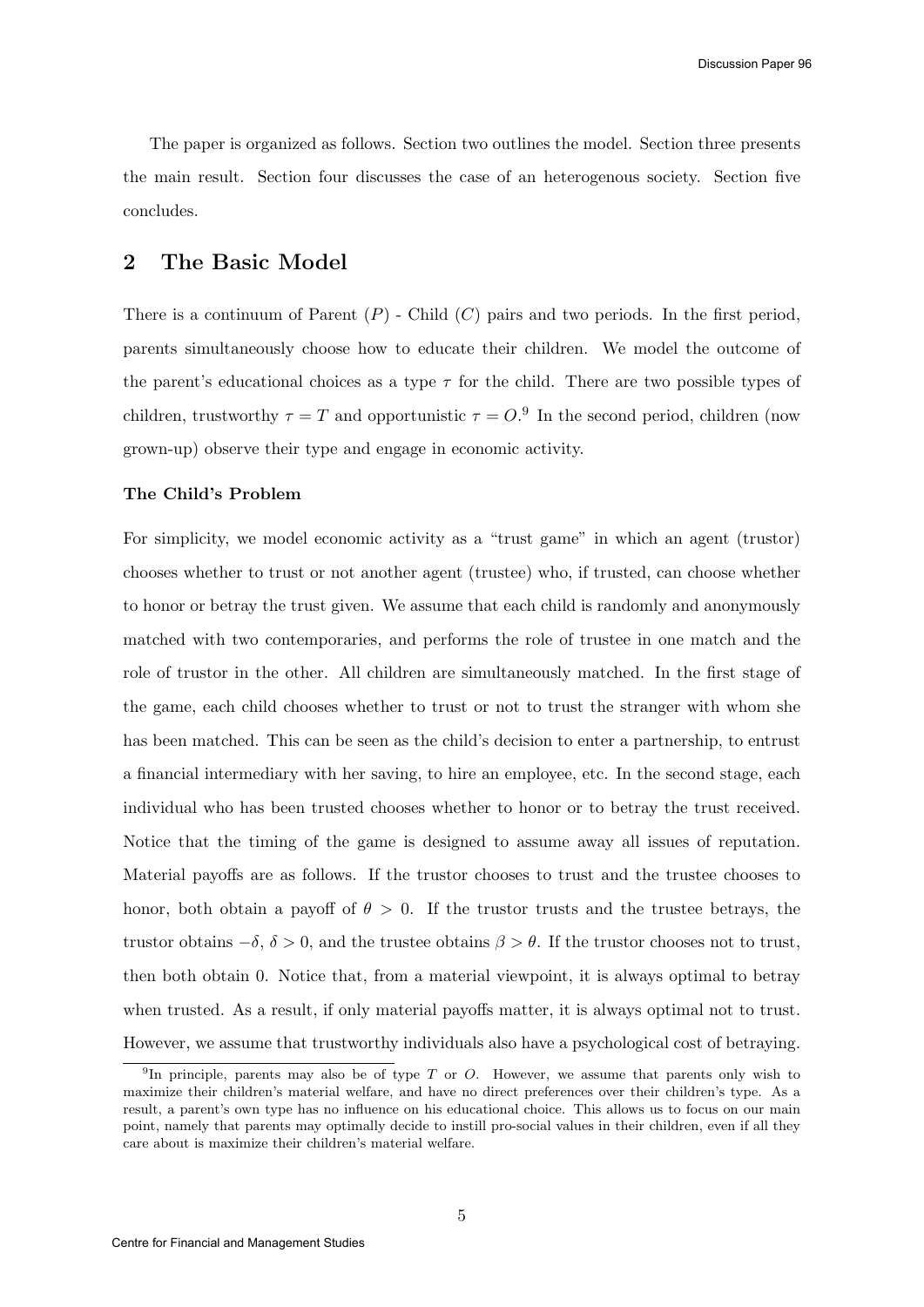The psychological cost is always greater than  $\beta - \theta$  so that trustworthy individuals always choose to honor when trusted.<sup>10</sup> On the other hand, the type  $\tau$  of the counterparty is private information so that an individual cannot observe whether her counterparty is trustworthy or opportunistic.

#### The Parent's Problem

We assume that educating children as trustworthy individuals is relatively more costly than educating them as opportunistic. This assumption works against the result we are set to prove, and therefore makes our results more compelling. Moreover, it appears to be realistic. For simplicity, we standardize the cost of educating the child as opportunistic to zero and assume that educating the child as trustworthy costs  $k > 0$ . The cost k is assumed to be identical to all parents (this is relaxed in the next section).<sup>11</sup>

Parents choose the type  $\tau$  of their child as to maximize

$$
U^{P}(\tau) = \lambda U^{C}(\tau) - c(\tau)
$$
\n(1)

where  $U^{C}(\tau)$  is the lifetime material payoff of a type  $\tau$  child and  $c(\tau)$  is the cost of socializing the child to type  $\tau$ , so that  $c(O) = 0$  and  $c(T) = k$ . The parameter  $\lambda > 0$  is a measure of intergenerational altruism. The environment described is consistent with the idea that trustworthy children are a public good. The parents' problem thus resembles the problem of private provision of public goods.

#### Information

A child does not observe the actions of parents different from her own. Children observe their own type (but not the type of other children) and can use this information to form expectations on the fraction of their contemporaries who share their same type. The crucial assumption of the model is that parents have more information than their children about some characteristic of society. To model this, we consider the case in which the cost  $k$  of socializing a child to behave pro-socially is observed by all parents but is unobservable by the

<sup>&</sup>lt;sup>10</sup>Alternatively, one could assume that type  $T$  individuals experience a "warm glow" when honoring trust (see Andreoni, 1990).

<sup>&</sup>lt;sup>11</sup>As already mentioned, parents may themselves be trustworthy or opportunistic. In that case, it is possible that the cost k of educating children pro-socially may change, according to the parent's type (and may presumably be lower for a trustworthy). Allowing for this would make the model more involved without changing the main results.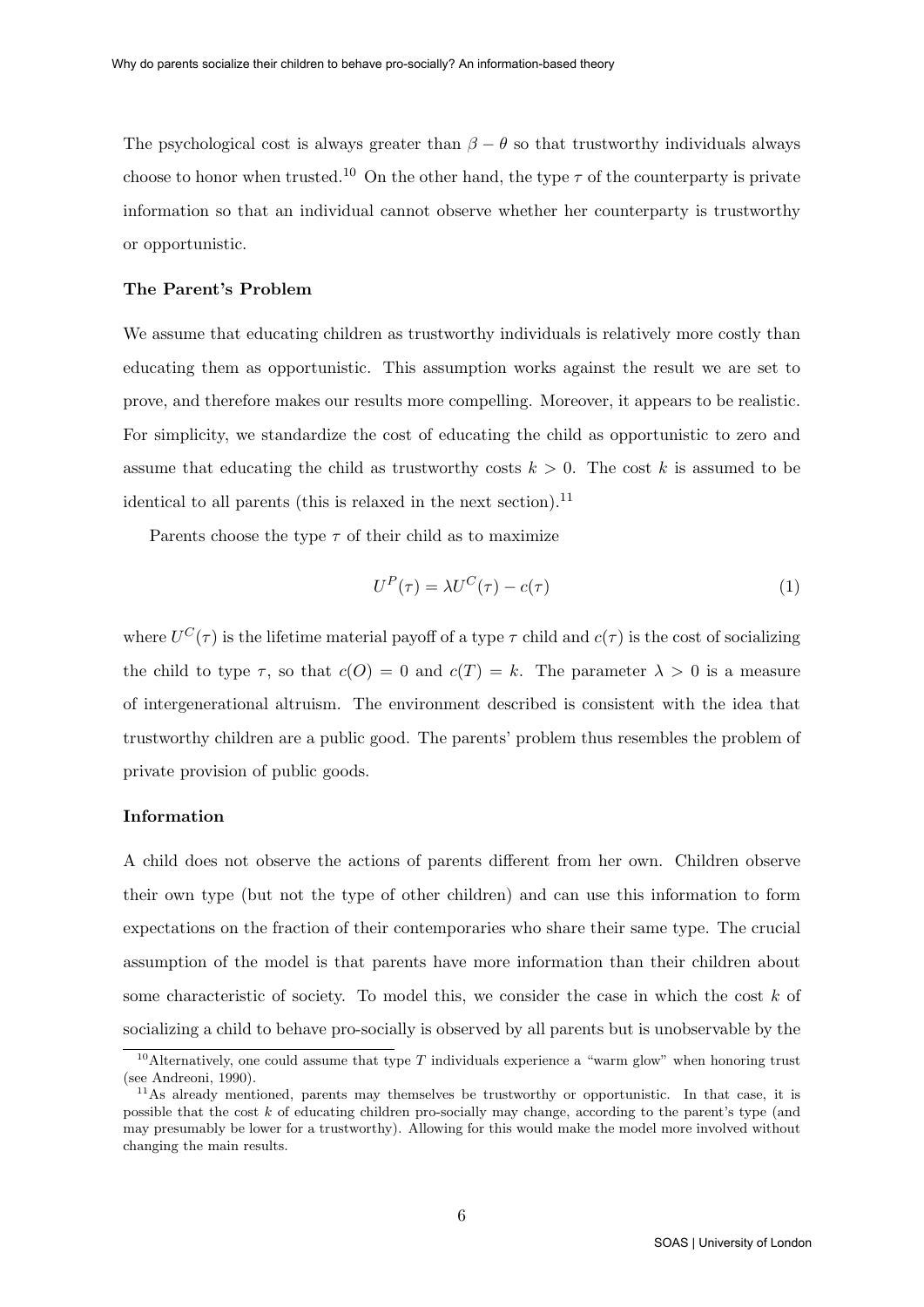Discussion Paper 96

children. The prior distribution for k is denoted with  $f(k)$ ,  $f(.)$  is assumed to be continuous and has full support  $(0, \infty)$ .

Our setup thus focuses on the case of asymmetric information about some "economic" characteristic of society, like the cost  $k$ . However, as discussed in the next section, our results straightforwardly extend to the case of asymmetric information over variables that are not immediately payoff-relevant.

If a parent's educational choices are contingent on the realization of  $k$ , the parent's action conveys information about  $k$  to the child. If all parents follow strategies contingent of  $k$ , then the child would use the information about  $k$  inferred from her parent's action to form expectations on the fraction of her contemporaries who are trustworthy. The natural solution concept for this problem is thus Perfect Bayesian Equilibrium (PBE). A PBE requires that, 1) all players play best replies given their beliefs, 2) children's beliefs are derived from parents' equilibrium strategies by using Bayes rule where possible.

Before presenting the main result, it is worth to discuss what happens in the benchmark case when the share of different types (trustworthy/opportunistic) among their contemporaries is observable by children. Denote this fraction with  $\pi \in [0,1]$ . A child would trust (independently of her type) only if  $\pi\theta - (1 - \pi)\delta \geq 0$ . Let  $\pi^* \equiv \frac{\delta}{\theta+1}$  $\frac{\delta}{\theta+\delta}$ . Then, if  $\pi \geq \pi^*$ , both types obtain  $\pi\theta - (1 - \pi)\delta$  as trustor. However, in their role of trustee, type O obtain  $\beta$  whereas type T obtain only  $\theta$ . By contrast, if  $\pi < \pi^*$  no one trusts and, therefore, both types obtain zero both as trustor and as trustee. As a result,  $U^C(O) \ge U^C(T)$  for all  $\pi$ , so that all parents choose to educate their child as type O. This implies  $\pi = 0 < \pi^*$ . Thus, when  $\pi$  is observable by all, the free rider problem induces parents not to transmit pro-social values to their children. Incidentally, notice that with only two parent-child pairs, the game between the two parents would essentially be a prisoners' dilemma for all  $k$  such that  $\lambda(\theta - \delta) < k < 2\lambda\theta$ .

### 3 Introspection and parents' free riding

The setup in which the children observe  $k$  is characterized by two particular features. First, the child's choice of whether to trust or not is independent of the education received. Second, independently of other parents' choices, it is dominant for the parent to raise his child as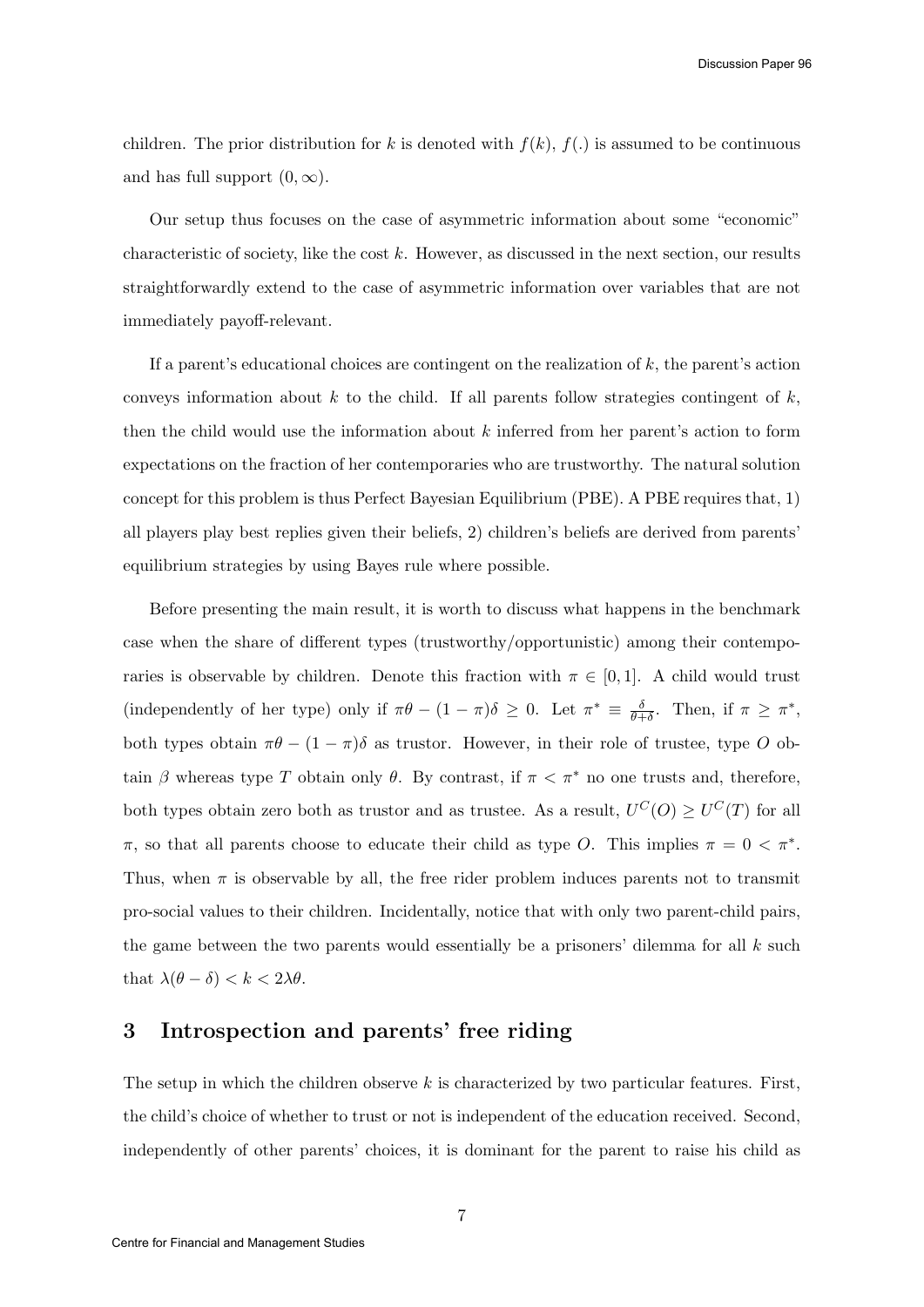opportunistic.

As already argued, these features contrast with empirical evidence and casual observation. The case in which  $k$  is unobservable can address both of them. If parents coordinate their educational choices, then children can infer the type of their counterparty from their own type (introspection). This generates complementarities between the parents' decisions: when other parents raise their children as trustworthy, a parent may have incentive to do the same, in order to signal to his child that it is optimal to trust others. The game between parents thus resembles a stag-hunt, rather than a prisoners' dilemma. As a result of complementarity, the parents' behavior is coordinated, as if they were all obeying the same norm. Importantly, however, this arises endogenously, as a result of signaling from parents to children, rather than as a result of in-built complementarities – as would for instance be the case if parents explicitly cared about "following the norm".

For simplicity, we restrict attention to equilibria where all parents follow the same cutoff strategy  $k^*$ . This involves educating the child as trustworthy when k is below a cutoff  $k^*$ and educating the child as opportunistic otherwise.

**Proposition 1.** If  $\beta < 2\theta$ , then there exists a continuum of PBE such that: 1) Children choose to trust when their parents socialize them to the trustworthy type and choose not to trust otherwise; 2) All parents follow the same cutoff strategy  $k^* \in [0, \lambda(2\theta - \beta)]$  which prescribes socializing their children to the trustworthy type when  $k \leq k^*$  and to the opportunistic type when  $k > k^*$ .

*Proof.* Given the parents' strategy, a type T child believes  $k \leq k^*$  which involves  $\pi = 1$ . Therefore, she always trusts. A type O child believes that  $k > k^*$  which involves  $\pi = 0$ . As a result, a type O child would not trust. Consider parent i now and suppose that all other parents  $j \neq i$  play a cutoff strategy  $k^*$ . We want to show that playing  $k^*$  is a best reply for parent i. Notice that, since parent i's payoff is monotone in  $k$ , any non-degenerate best reply takes the form of a cutoff strategy. If i plays  $k^*$  he obtains  $2\lambda\theta - k$  when  $k \leq k^*$ and 0 when  $k > k^*$ . Suppose first that i chooses a cutoff  $k^i > k^*$ . Then, for  $k \geq k^i$  and  $k \leq k^*$  he would obtain a payoff identical to the payoff that is obtainable by playing  $k^*$ . For  $k \in (k^*, k^i)$ , parent i would obtain  $-\lambda \delta - k < 0$ . Since he would obtain 0 by playing  $k^*$ , any  $k^i > k^*$  is dominated. Consider now  $k^i < k^*$ . Again, this cutoff yields the same payoff as  $k^*$  for  $k \leq k^i$  and  $k \geq k^*$ . For  $k \in (k^i, k^*)$  it yields  $\lambda \beta$ . Hence, playing  $k^i$  is dominated whenever  $k^* < \lambda(2\theta - \beta)$ .

 $\Box$ 

Proposition 1 thus implies that, when  $k < k^*$ , economic interactions in period two are characterized by cooperation.

It is crucial to realize that this is an atypical signaling game. If parents coordinate their educational choices, a parent may find it optimal to raise his child as trustworthy in order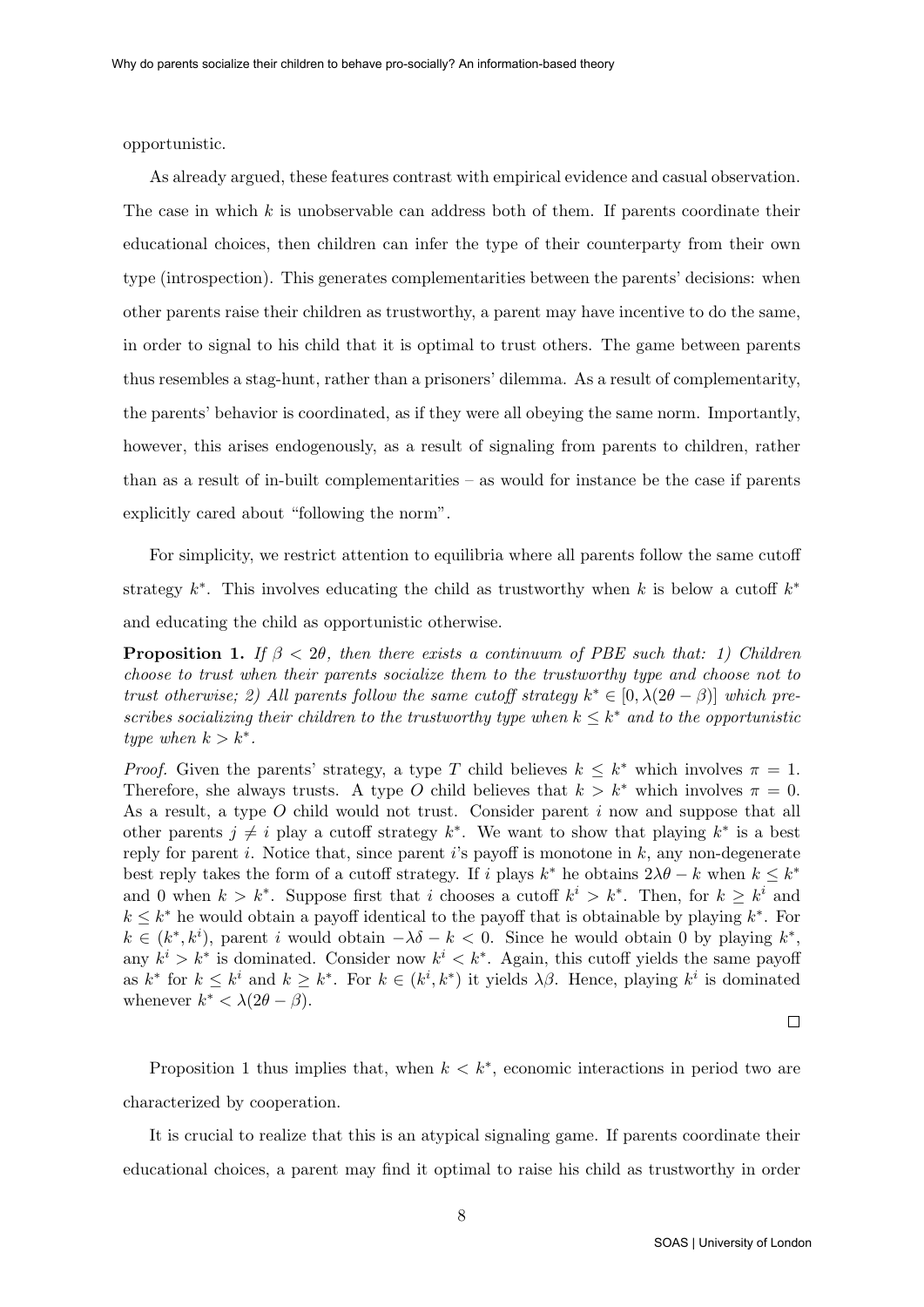to signal to her that the value of  $k$  is low. However, the value of  $k$  does not directly enter the child's payoff. Information about  $k$  is only valuable to the child to the extent that it conveys information about the actions of other parents – since this information enables the child to make an informed choice about whether or not to trust her contemporaries. In our model, therefore, parents are motivated by the desire to inform their child about the actions that other parents are likely to take. This stands in contrast with most signaling models, where agents are motivated by the desire to provide information about *themselves*.<sup>12</sup> Note also that, when educating his child as trustworthy, the parent bears the direct cost,  $k$ , and also an indirect cost,  $\lambda(\beta - \theta)$ , due to the fact that a trustworthy child will forgo profitable opportunities to betray when trusted.

Another point worth stressing is that, as already mentioned, the result does not require that parents have private information on variables (such as  $k$ ) that are immediately relevant for their payoffs. Cooperation could be sustained even in the presence of asymmetric information over a "sunspot", on whose realization parents may condition their educational choices. The sunspot variable would act as an equilibrium-selection device, and could be interpreted as indicating the prevailing "culture" or social norm within a particular society.<sup>13</sup> What is really crucial for the result is that parents observe the sunspot, while their children do not. Hence, in contrast with existing models of social norms (such as Kandel and Lazear 1994) here the parents' incentive for following the norm is not exogenously built in their utility function. Rather, it emerges endogenously from their desire to convey information to their children about the type of society in which their children will live.<sup>14</sup>

A possible objection to the set of equilibria we consider is that they may appear to depend on arbitrary restrictions on the parent's message space. To fix ideas, suppose that the parent could choose to raise the child as opportunistic for all values of k and just "tell" the child to trust others when he observes  $k \leq k^*$ . If the message were credible, then the parent would find it optimal to follow this strategy. Moreover, since all parents would prefer

 $12$ This feature shares similarities with Sliwka (2007), who shows that an employer may optimally decide to trust his (conformist) employee in order to signal to him that trustworthiness is the prevailing norm among other employees.

<sup>&</sup>lt;sup>13</sup>See for instance Kreps (1996) for a model of culture as an equilibrium-selection device.

 $14$ This shares similarities with Bernheim (1994), who also shows that norm-following may endogenously emerge from signaling concerns. In Bernheim's case, individuals (who care directly about status and social esteem) follow the norm in order to send a signal about their type. Here, the signaling game is more subtle. Parents follow the norm in order to signal to their children that this is indeed the dominant norm.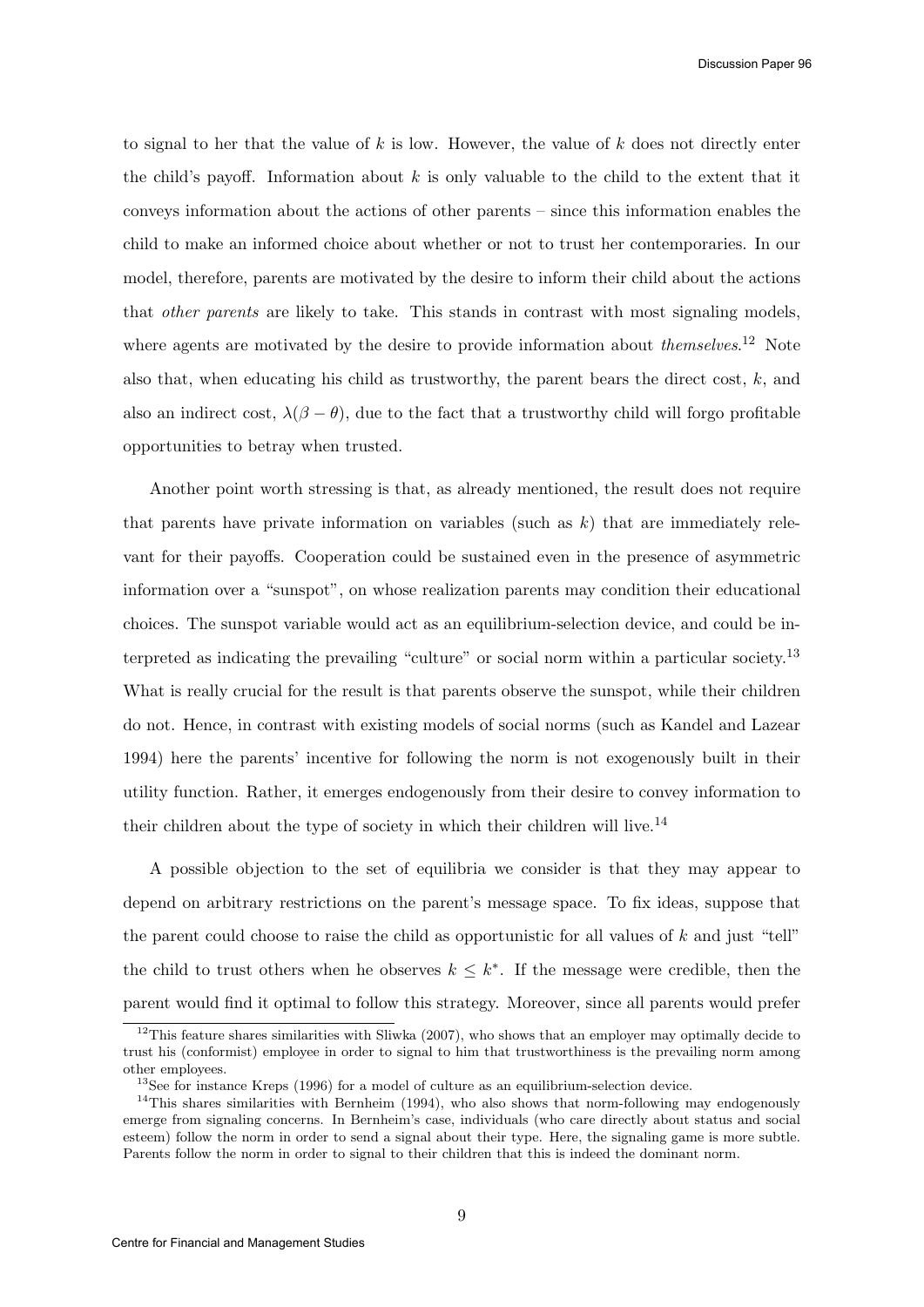this strategy to their equilibrium strategy, all equilibria in which parents cooperate (i.e. with  $k^* > 0$ ) would unravel. There are two reasons why such a contradictory message would not be necessarily believed by the child. First, given an equilibrium of Proposition 1, the child may hold any belief about  $k$  when receiving an out of equilibrium message. For instance, if out of equilibrium beliefs assign a high probability to  $k > k^*$ , the child would choose not to trust. As a result, the parent would then be better off by following his equilibrium strategy. However, it is unclear whether these out of equilibrium beliefs are particularly sensible, since the parent can only benefit from sending this message when  $k \leq k^*$ . We find the second reason more compelling. In principle, upon observing her parent sending such a message, the child could doubt the fact that other parents are educating their children pro-socially. In the spirit of the model, it seems natural to assume that, when facing an out of equilibrium message, the child would use again introspection to update her beliefs about her peers. She would therefore suspect that the parents of other children might behave as her parent and would accordingly decide not to trust.

#### 4 Heterogeneity

Common sense suggests that subjects rely less on introspection in environments characterized by individuals with heterogenous backgrounds.<sup>15</sup> A direct implication of our model is that, since introspection is less important when heterogeneity is high, the parents' incentive to raise their children as trustworthy is weakened. Suppose that there are  $N \geq 1$  groups of identical size  $1/N$  in the population. We will use N as a measure of the degree of heterogeneity within the population. Each group  $n = 1, ..., N$  experiences an independent drawn  $k_n$  from the same distribution  $f(k)$ . Group-n parents observe their group-specific realization  $k_n$  but not the realization for other groups.

Consider any equilibrium in which all group- $n$  parents socialize their children to the trustworthy type if  $k_n$  belongs to a set K, where K is a subset of the support of  $f(k_n)$ , i.e.  $\mathcal{K} \subseteq (0,\infty)$ . For simplicity, we restrict attention to symmetric equilibria in which K is the same to all groups. Let  $P(\mathcal{K})$  denote the probability that  $k_n \in \mathcal{K}$ . In equilibrium, the child chooses to trust when observing  $T$  and chooses not to trust when observing  $O$ . This is a

<sup>15</sup>Sapienza et al. (2007) use this argument to explain different correlations between trustworthiness and reported trust attitudes in homogenous groups (undergraduate students of the same institution) vis-á-vis heterogenous groups (households).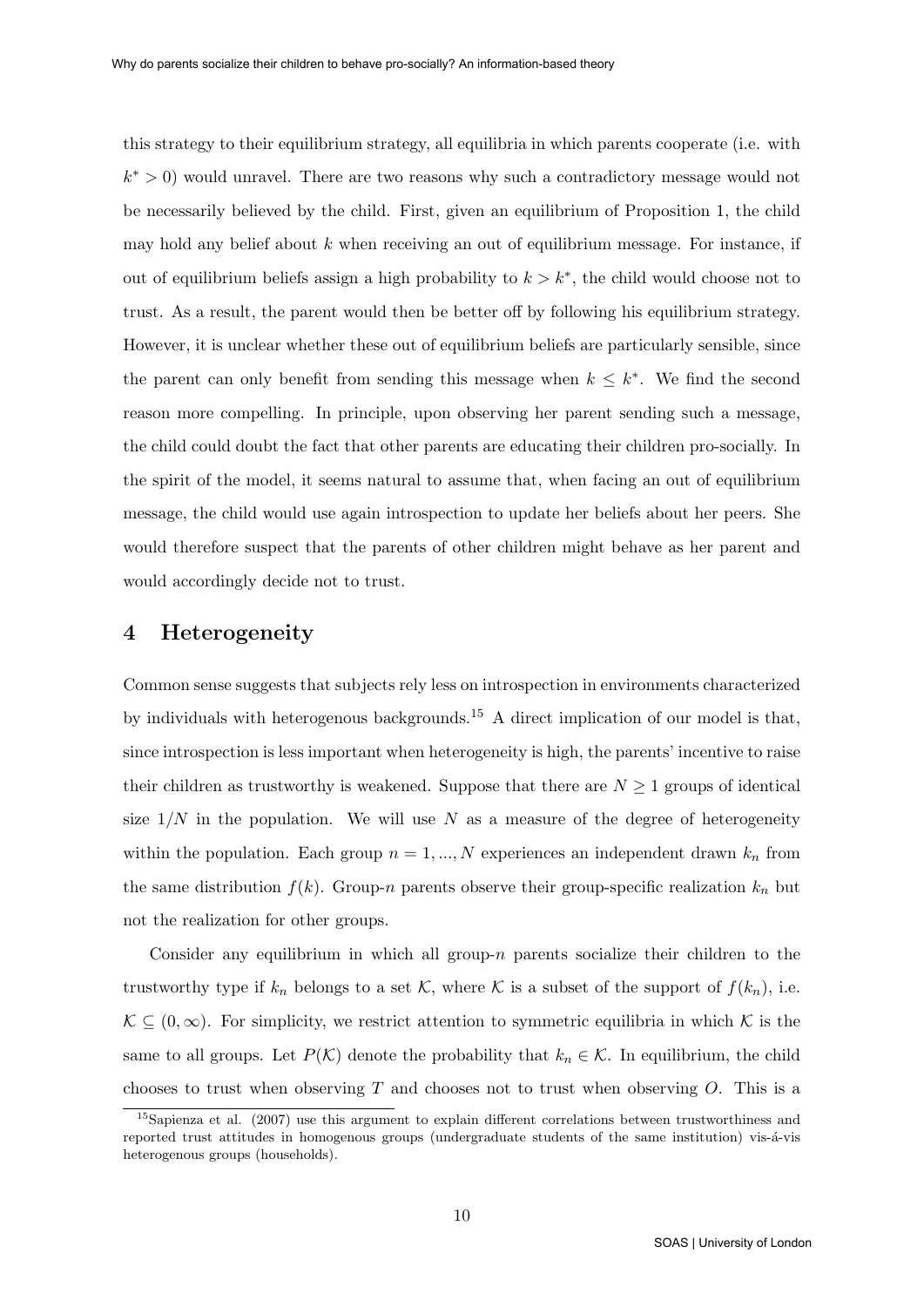best reply if  $(\theta + \delta)E(\pi|T) - \delta \geq 0$  and  $(\theta + \delta)E(\pi|O) - \delta \leq 0$ . These conditions can be rewritten  $as^{16}$ 

$$
(\theta + \delta) \frac{N-1}{N} P(K) - \delta \le 0 \le (\theta + \delta) \left[ \frac{1}{N} + \frac{N-1}{N} P(K) \right] - \delta
$$
 (3)

We must determine conditions under which a parent finds it optimal to socialize his child to type T if and only if  $k_n \in \mathcal{K}$ , given other parents' strategies. Given a realization  $k_n \in \mathcal{K}$ , a group-n parent would find it optimal to raise his child as trustworthy if  $\lambda[E(U^C(T)|k_n \in$  $|\mathcal{K}) - E(U^C(O)|k_n \in \mathcal{K})] \leq k_n$ , or

$$
\lambda \left[ (\theta + \delta) \left( \frac{1}{N} + \frac{N-1}{N} P(K) \right) - \delta + (\theta - \beta) \left( \frac{1}{N} + \frac{N-1}{N} P(K) \right) \right] \ge k_n \tag{4}
$$

where the first two terms in brackets represent the benefit that the child derives from trusting her counterparty. The last term in brackets is the cost of forgoing the opportunity to betray – and to obtain  $\beta > \theta$  as a trustee. Similarly, given  $k_n \notin \mathcal{K}$ , a group-n parent would raise his child as opportunistic if,

$$
\lambda \left[ (\theta + \delta) \left( \frac{N-1}{N} P(\mathcal{K}) \right) - \delta + (\theta - \beta) \left( \frac{N-1}{N} P(\mathcal{K}) \right) \right] \le k_n \tag{5}
$$

Condition (4) and (5) are the parent's incentive compatibility constraints for  $k_n \in \mathcal{K}$  and  $k_n \notin \mathcal{K}$  respectively. Notice also that, given  $k_n > 0$ , and  $\beta > \theta$ , condition (4) always implies that the second inequality in (3) holds. Symmetrically, the first inequality in (3) always implies condition (5). In summary, the necessary and sufficient conditions for an equilibrium with cooperation are condition (4) for  $k_n \in \mathcal{K}$  and the first inequality in (3). We are now ready to state the main result.

**Proposition 2.** For any  $K \neq \emptyset$ , there exists  $\overline{N}$  such that, for all  $N > \overline{N}$ ,  $K$  is not compatible with equilibrium.

*Proof.* Given the first inequality in (3), for any  $k_n \in \mathcal{K}$ , condition (4) necessarily implies

$$
\lambda \left[ (\theta + \delta) \left( \frac{1}{N} \right) + (\theta - \beta) \left( \frac{1}{N} + \frac{N-1}{N} P(K) \right) \right] \ge k_n \tag{6}
$$

given  $\beta > \theta$ , this requires that  $\lambda(\theta + \delta) \ge N k_n$ . Clearly enough, for any  $k_n > 0$  there exists  $\overline{N}$  such that the above is violated for all  $N > \overline{N}$ .  $\Box$ 

 $\frac{16}{16}$ A child of type T of group n expects the fraction of trustworthy individuals to be,

$$
E(\pi|T) = E(\pi|k_n \in \mathcal{K}) = \frac{1}{N} + \frac{1}{N} \sum_{j=1}^{N-1} j\binom{N-1}{j} P(\mathcal{K})^j (1 - P(\mathcal{K}))^{N-1-j}
$$

$$
= \frac{1}{N} + \frac{N-1}{N} P(\mathcal{K})
$$
(2)

By the same token,  $E(\pi|O) = E(\pi|k_n \notin \mathcal{K}) = \frac{N-1}{N}P(\mathcal{K}).$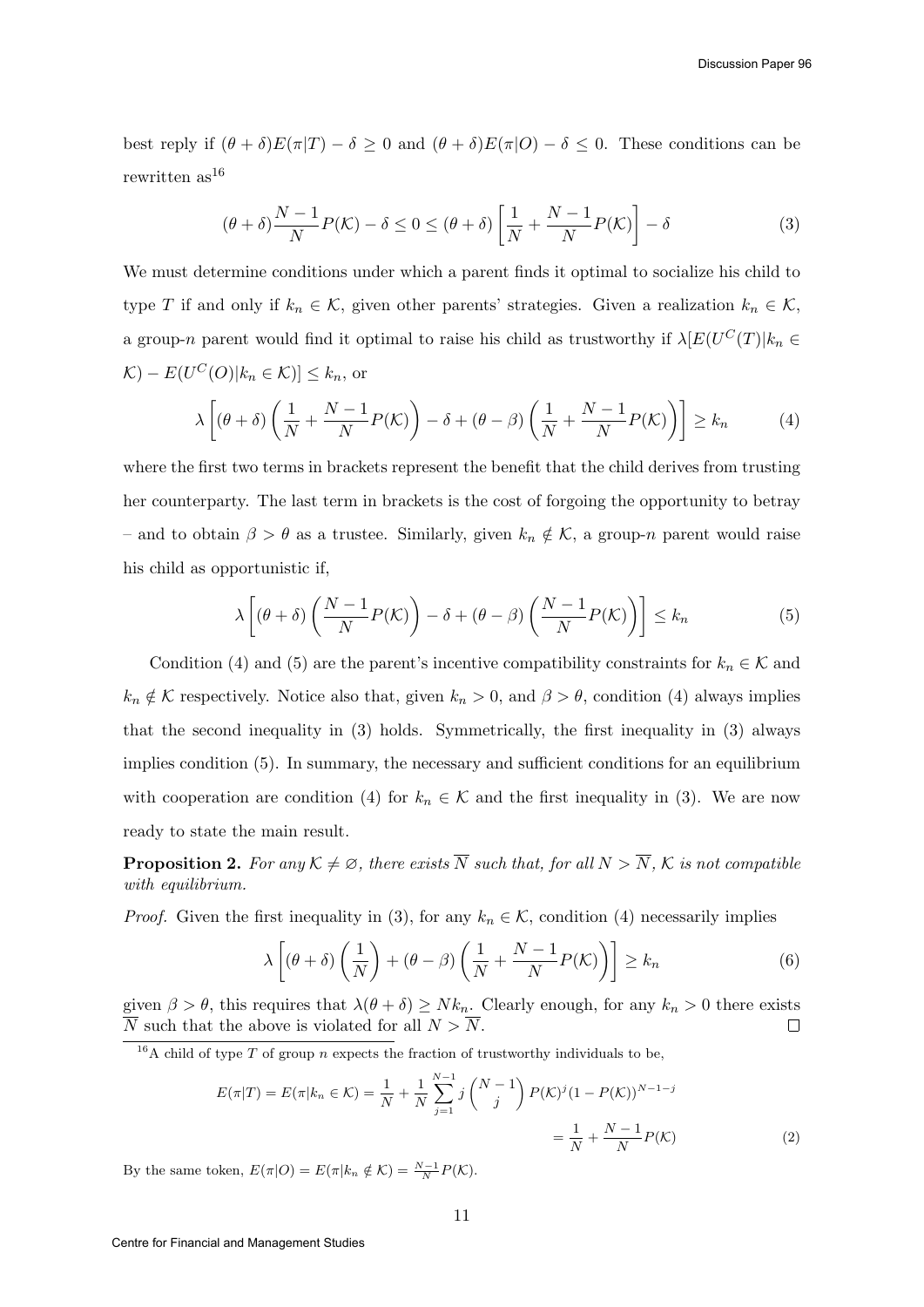Hence, all equilibria in which parents cooperate with positive probability (i.e. equilibria with  $\mathcal{K} \neq \emptyset$  disappear if the degree of heterogeneity N is sufficiently high. The rationale for the result is that, as heterogeneity increases, parents' actions (and thus children's types) tend to be less correlated. Hence, parents' educational choices are less informative for the children's decision to trust. As a result, the signaling benefit of raising a child as trustworthy is outweighed by the cost. Note that, as in the previous section, the result straightforwardly extends to environments where parents condition their educational choice on the realization of (group-specific) "sunspots", representing culture or social norms.

Proposition 2 suggests that the reason why heterogeneity may make the transmission of pro-social values less likely is essentially an information-based one. What really matters here are informational differences, rather than differences along other dimensions.

Although the result is broadly consistent with empirical evidence<sup>17</sup>, we do not want to claim that diversity is necessarily detrimental on the basis of an oversimplified view of the world. Several arguments warn for caution in interpreting the result. First, we considered heterogeneity in the cost of socializing children to pro-social behavior. However, there may be heterogeneity in the quality and degree of conformity to social norms. For instance, the arrival of a group of immigrants who socialize their children to pro-social values in a society trapped in a bad equilibrium exerts a positive externality on the society. If the group's attitudes towards children education are observable to all parents, natives may find it optimal to instil pro-social values in their children as well. Similarly, in our model, heterogeneity always reduces coordination. As shown by Grout et al. (2008), this is not necessarily the case. Finally, homogeneity makes it easier to transmit values that appear pro-social in the eyes of a particular community, but could be harmful for the wider society. The other side of the coin may thus be that homogenous communities are more prone to fanaticism, intolerance, and ideological bias.

### 5 Conclusions

We have shown that parents may want to bear the cost of instilling pro-social values into their children even when lacking any direct preference over their children's values. If other parents coordinate their educational choices, a parent may want to conform and endow his

 $17$ For instance, participation in associational activities (Alesina and La Ferrara, 2000) and level of trust (Alesina and La Ferrara, 2002) tend to be lower in more heterogenous communities.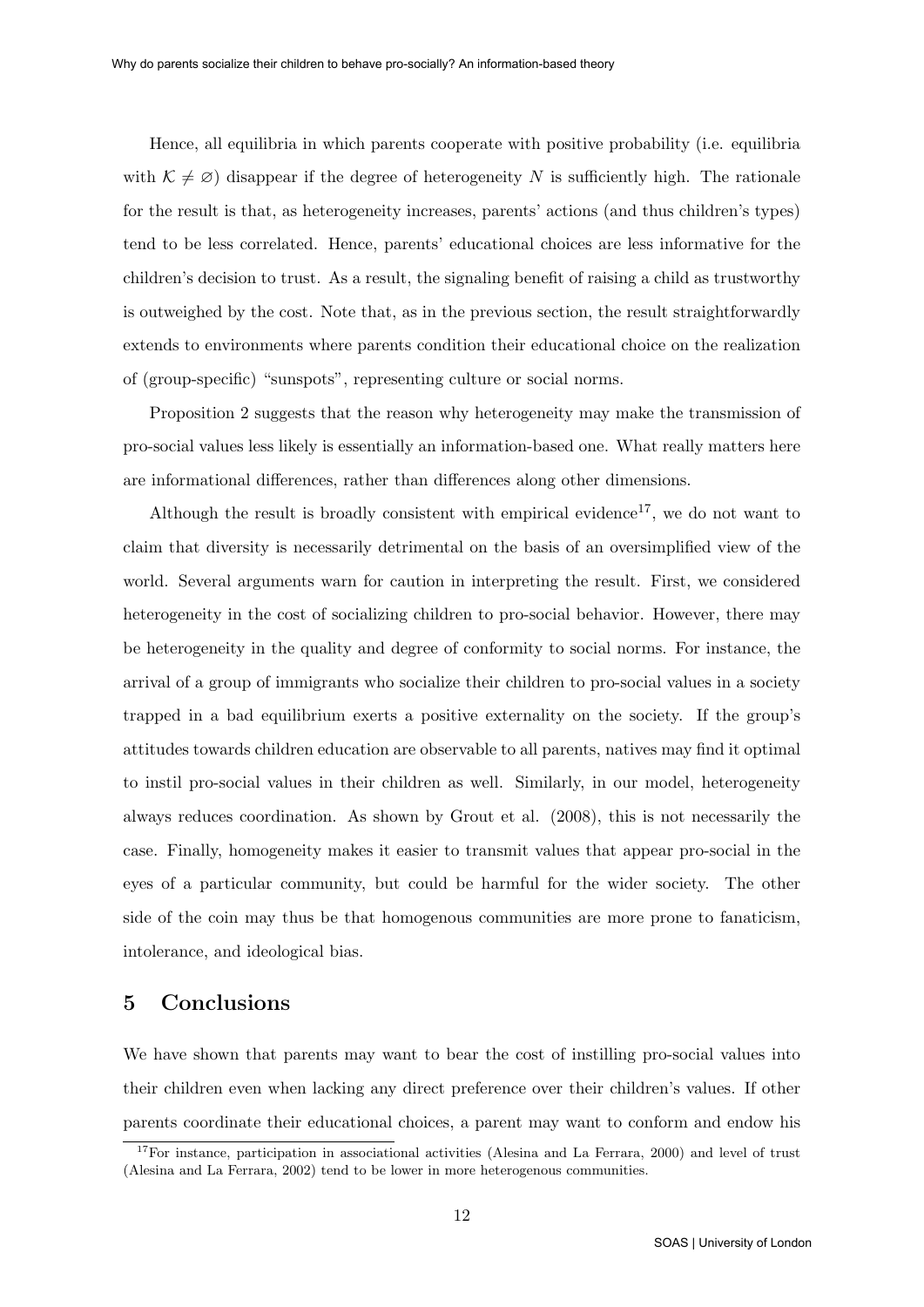child with pro-social values to signal to the child that others can be trusted. Future research should address possible conflicts of interests between parents and children and the role of other educational devices such as schools, role models, social networks.

## References

- [1] Alesina, A. and La Ferrara, E. 2002. "Who trusts others?" Journal of Public Economics, 85(2): 207-234.
- [2] Alesina, A. and La Ferrara, E. 2000. "Participation In Heterogeneous Communities". Quarterly Journal of Economics, 115(3): 847-904.
- [3] Anderlini, L., Gerardi, D., and Laguno, R. 2007. "Social Memory and Evidence from the Past" mimeo, Georgetown University.
- [4] Andreoni, J. 1990. "Impure Altruism and Donations to Public Goods: A Theory of Warm-Glow Giving". Economic Journal. 100(401): 464-77.
- [5] Andreoni, J. 1995. "Coperation in Public Goods Experiments: Kindness or Confusion?". American Economic review. 85(4): 891-904.
- [6] Bénabou, R. 2008. "Ideology". CEPR Discussion Papers 6754.
- [7] Bénabou, R., and Tirole, J. 2007. "Identity, Dignity and Taboos: Beliefs as Assets". mimeo, CEPR Discussion Papers 6123.
- [8] Bénabou, R., and Tirole, J. 2003. "Intrinsic and Extrinsic Motivation". Review of Economic Studies. 70(3): 489-520.
- [9] Bernheim, B.D. 1994. "A Theory of Conformity". Journal of Political Economy 102 (5): 841-877.
- [10] Bernheim, B.D., and Thomadsen, R. 2005. "Memory and Anticipation". Economic Journal. 115(503): 271-304.
- [11] Bisin, A., Topa, G., and Verdier, T. 2004. "Cooperation as a Transmitted Cultural Trait". Rationality and Society, 16(4): 477-507.
- [12] Bisin, A., and Verdier, T., 2001. "The Economics of Cultural Transmission and the Dynamics of Preferences". Journal of Economic Theory. 97(2): 298-319.
- [13] Bisin, A., and Verdier, T. 2008. "Cultural Transmission". The New Palgrave Dictionary of Economics. Second Edition, Durlauf, S.N., and Blume, L.E., eds.(Palgrave Macmillan, 2008).
- [14] Corneo, G. and Jeanne, O. 2006. "A Theory of Tolerance" . CEPR Discussion Paper 5908.
- [15] Corneo, G. and Jeanne, O. 2007. "Symbolic Values, Occupational Choice and Economic Development". IZA Discussion Paper 2763.
- [16] Dawes, R.M., and Thaler, R.H. 1988. "Anomalies: Cooperation" Journal of Economic Prespectives 2 (3): 187-197.